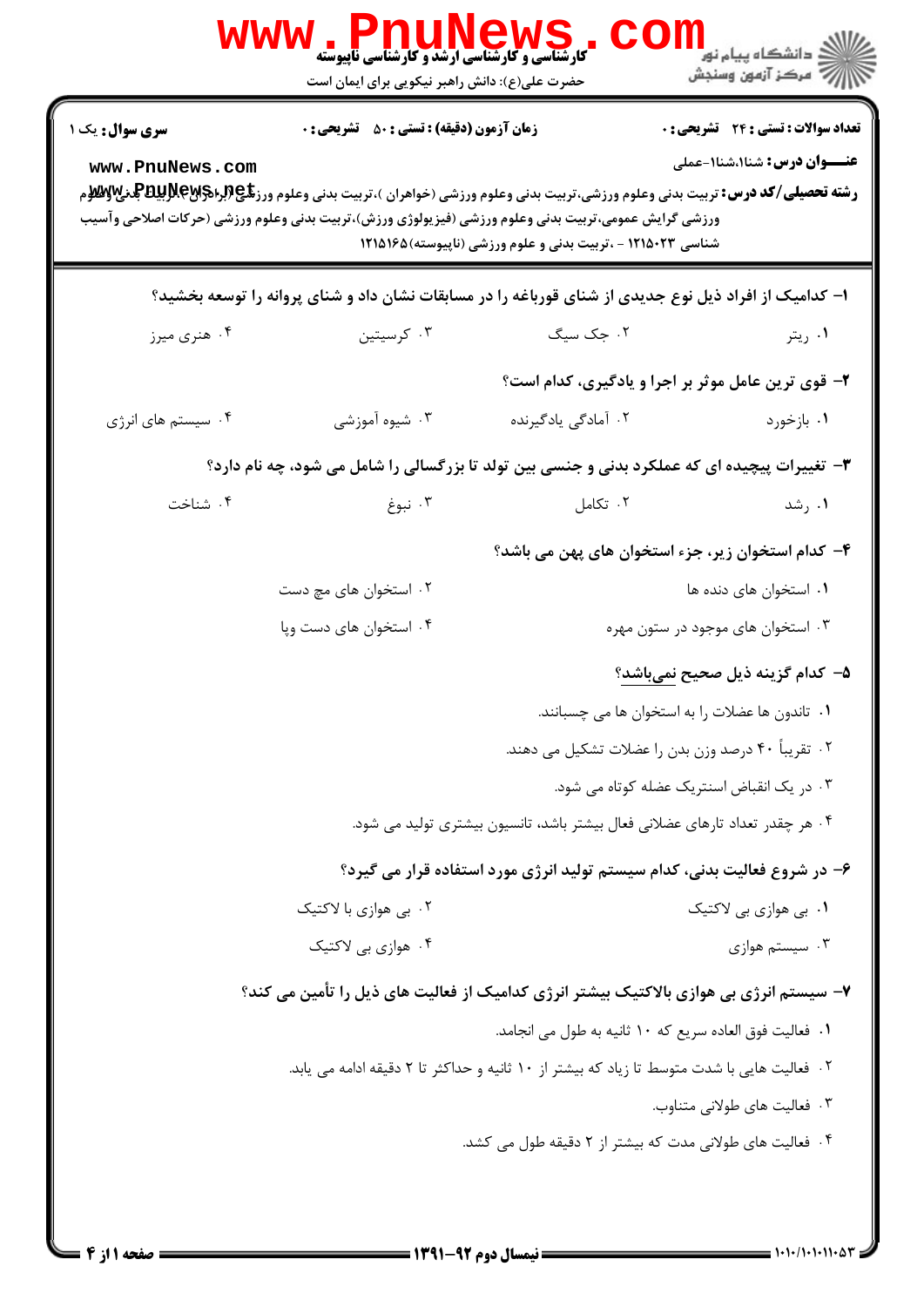|                                           | ، WWW . Pnunkews<br>حضرت علی(ع): دانش راهبر نیکویی برای ایمان است                                                                                          |                                                                                            |                                                                                                                                                                                                                                                                                                                               |
|-------------------------------------------|------------------------------------------------------------------------------------------------------------------------------------------------------------|--------------------------------------------------------------------------------------------|-------------------------------------------------------------------------------------------------------------------------------------------------------------------------------------------------------------------------------------------------------------------------------------------------------------------------------|
| <b>سری سوال : ۱ یک</b><br>www.PnuNews.com | <b>زمان آزمون (دقیقه) : تستی : 50 ٪ تشریحی : 0</b><br>ورزشي گرايش عمومي،تربيت بدني وعلوم ورزشي (فيزيولوژي ورزش)،تربيت بدني وعلوم ورزشي (حركات اصلاحي وآسيب | شناسی ۱۲۱۵۰۲۳ - ،تربیت بدنی و علوم ورزشی (ناپیوسته)۱۲۱۵۱۶۵                                 | <b>تعداد سوالات : تستی : 24 گشریحی : 0</b><br><b>عنـــوان درس:</b> شنا۱،شنا۱-عملی<br><b>رشته تحصیلی/کد درس:</b> تربیت بدنی وعلوم ورزشی،تربیت بدنی وعلوم ورزشی (خواهران )،تربیت بدنی وعلوم ورز <b>شگی(لپرلیسی لاپرلیل تولان به اس</b> لابی استان استان استان استان استان استان استان استان استان استان استان استان استان استان |
|                                           |                                                                                                                                                            |                                                                                            | ۸- در ارتباط با کنترل نیروی شناوری، کدام گزینه ذیل صحیح <u>نمیباشد</u> ؟                                                                                                                                                                                                                                                      |
|                                           | ۰۲ کنترل وضعیت بدن از راه تعادل<br>۰۱ کنترل مقدار نیروی شناوری از راه کنترل تنفس                                                                           |                                                                                            |                                                                                                                                                                                                                                                                                                                               |
|                                           | ۰۴ بازگشت به وضعیت ایستادن                                                                                                                                 | ۰۳ منقبض نگه داشتن بدن                                                                     |                                                                                                                                                                                                                                                                                                                               |
|                                           | ۹- در تمرین غوطه وری به پشت، روش اصلاح حرکت در هنگامی که باسن تمایل به پایین افتادن دارد، کدام است؟                                                        |                                                                                            |                                                                                                                                                                                                                                                                                                                               |
| ۰۴ افزایش تعداد تنفس                      | ۰۳ نفس کشیدن عمیق                                                                                                                                          | ۰۲ شل و آزاد کردن بدن                                                                      | ٠١ قوس دادن به پشت                                                                                                                                                                                                                                                                                                            |
|                                           |                                                                                                                                                            |                                                                                            | ۱۰– چند نوع نیروی مقاوم در شنا وجود دارد؟                                                                                                                                                                                                                                                                                     |
| ۰۴ چهار نوع                               | ۰۳ سه نوع                                                                                                                                                  | ۰۲ دو نوع                                                                                  | ۰۱ یک نوع                                                                                                                                                                                                                                                                                                                     |
|                                           |                                                                                                                                                            |                                                                                            | 11- کدام گزینه ذیل جزء مراحل آمادگی حرکت پروانه ای دست نمیباشد؟                                                                                                                                                                                                                                                               |
|                                           | ۰۲ قرار دادن دست ها در کنار بدن                                                                                                                            |                                                                                            | ۰۱ غوطه ور شدن به پشت                                                                                                                                                                                                                                                                                                         |
|                                           | ۰۴ چرخاندن پاشنه دست ها به خارج                                                                                                                            | ۰۳ خم کردن دست ها از ناحیه مچ به عقب                                                       |                                                                                                                                                                                                                                                                                                                               |
|                                           |                                                                                                                                                            |                                                                                            | ۱۲- نخستین حرکت آموزشی در شنا که بدن را به جلو می برد، کدام است؟                                                                                                                                                                                                                                                              |
|                                           | ۰۲ حرکت پروانه ای دست                                                                                                                                      |                                                                                            | ۰۱ غوطه وري به شكم                                                                                                                                                                                                                                                                                                            |
|                                           | ۰۴ حرکت مارییچ                                                                                                                                             |                                                                                            | ۰۳ حرکت ستاره دریایی                                                                                                                                                                                                                                                                                                          |
|                                           |                                                                                                                                                            |                                                                                            | <b>۱۳</b> - عیب اصلی شنا کردن به سینه کدام است؟                                                                                                                                                                                                                                                                               |
| ۰۴ فرو رفتن بدن در آب                     | ۰۳ اهمیت کنترل تنفس                                                                                                                                        | ۰۲ نداشتن دید                                                                              | ٠١. عدم ايجاد تعادل                                                                                                                                                                                                                                                                                                           |
|                                           |                                                                                                                                                            |                                                                                            | <b>۱۴</b> – کدام عبارت ذیل صحیح می باشد؟                                                                                                                                                                                                                                                                                      |
|                                           |                                                                                                                                                            | ۰۱ نیروی بالا برنده به گونه ای عمل می کند که شئ را در جهت فشار بیشتر به حرکت در می آورد.   |                                                                                                                                                                                                                                                                                                                               |
|                                           |                                                                                                                                                            | <sup>۲</sup> ۰ نیروی جلوبرنده در آب به کاربرد نیرو علیه یک حجم آب نسبتا ساکن اطلاق می شود. |                                                                                                                                                                                                                                                                                                                               |
|                                           |                                                                                                                                                            | ۰۳ هرچقدر بدن شناگر کشیده تر باشد، تلاطم جریان لایه ای بیشتر است.                          |                                                                                                                                                                                                                                                                                                                               |
|                                           |                                                                                                                                                            | ۰۴ هر کجا جریان لایه ای در هم می شکند، نیروی مقاوم گردابی کاهش می یابد.                    |                                                                                                                                                                                                                                                                                                                               |
|                                           |                                                                                                                                                            |                                                                                            | ۱۵– نیروی مقاوم ایجاد شده به وسیله شکل بدن شناگر در آب، چه نام دارد؟                                                                                                                                                                                                                                                          |
| ۰۲ نیروی مقاوم اصطکاکی                    |                                                                                                                                                            |                                                                                            | ۰۱ نیروی مقاوم گردابی                                                                                                                                                                                                                                                                                                         |
|                                           | ۰۴ نیروی مقاوم موجی                                                                                                                                        |                                                                                            | ۰۳ نیروی مقاوم فشاری                                                                                                                                                                                                                                                                                                          |
|                                           |                                                                                                                                                            |                                                                                            |                                                                                                                                                                                                                                                                                                                               |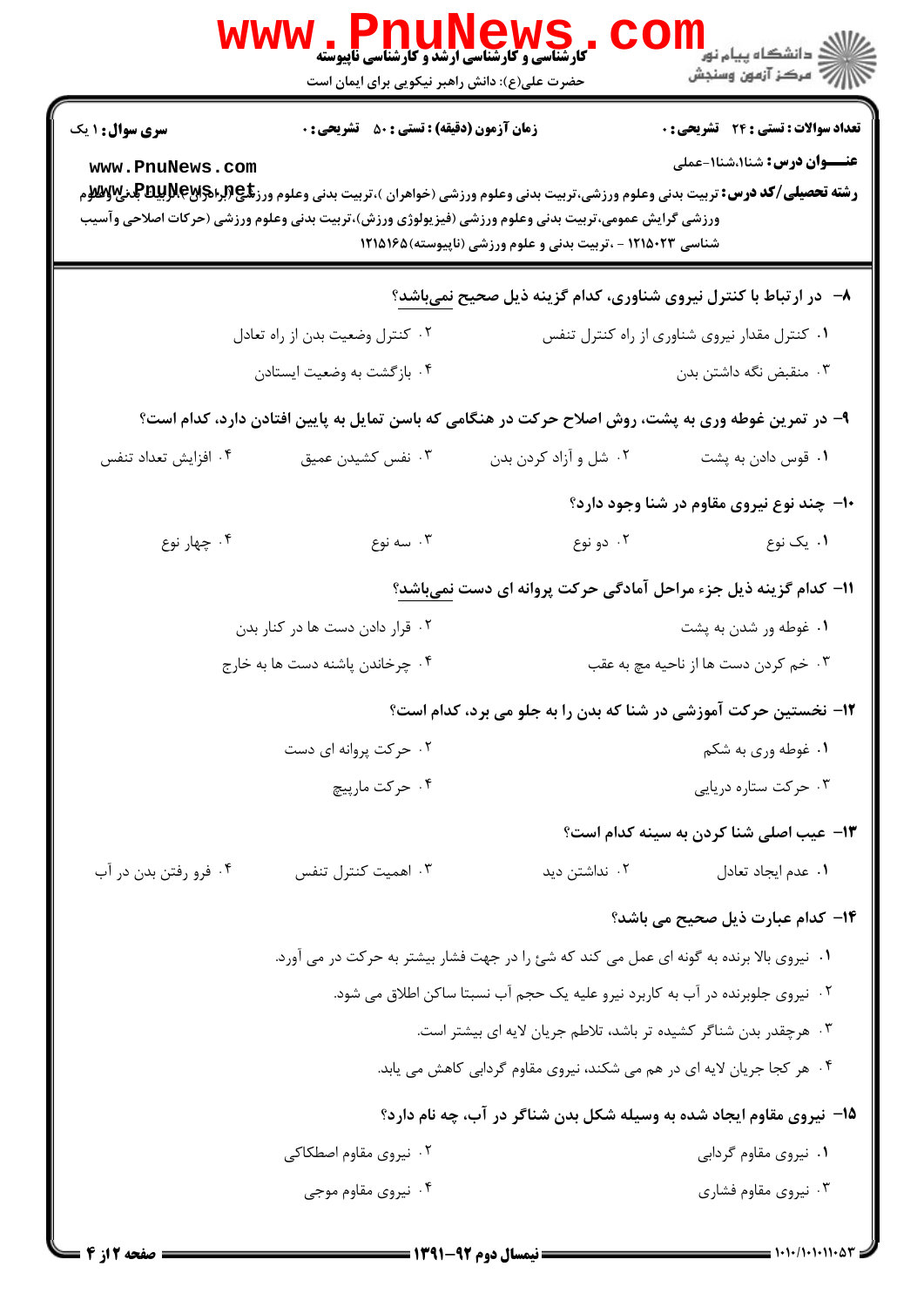|                                                                                                                                                                                                                                                                                                                                                                                                                                                 | ، WWW . PLIUNGWS<br>کارشناسی و کارشناسی آرشد و کارشناسی ناپیوسته<br>حضرت علی(ع): دانش راهبر نیکویی برای ایمان است |                 | ڪ دانشڪاه پيام نور<br><mark>∕</mark> 7 مرڪز آزمون وسنڊش                          |  |  |
|-------------------------------------------------------------------------------------------------------------------------------------------------------------------------------------------------------------------------------------------------------------------------------------------------------------------------------------------------------------------------------------------------------------------------------------------------|-------------------------------------------------------------------------------------------------------------------|-----------------|----------------------------------------------------------------------------------|--|--|
| <b>سری سوال : ۱ یک</b>                                                                                                                                                                                                                                                                                                                                                                                                                          | <b>زمان آزمون (دقیقه) : تستی : 50 ٪ تشریحی : 0</b>                                                                |                 | <b>تعداد سوالات : تستی : 24 - تشریحی : 0</b>                                     |  |  |
| <b>عنـــوان درس:</b> شنا۱،شنا۱-عملی<br>www.PnuNews.com<br><b>رشته تحصیلی/کد درس:</b> تربیت بدنی وعلوم ورزشی،تربیت بدنی وعلوم ورزشی (خواهران )،تربیت بدنی وعلوم ورز <b>شگی(لپرلیلی این استان به استان استان</b> است استان استان استان استان استان استان استان است<br>منابع<br>ورزشي گرايش عمومي،تربيت بدني وعلوم ورزشي (فيزيولوژي ورزش)،تربيت بدني وعلوم ورزشي (حركات اصلاحي وآسيب<br>شناسی ۱۲۱۵۰۲۳ - ،تربیت بدنی و علوم ورزشی (ناپیوسته)۱۲۱۵۱۶۵ |                                                                                                                   |                 |                                                                                  |  |  |
|                                                                                                                                                                                                                                                                                                                                                                                                                                                 |                                                                                                                   |                 | ۱۶– فدراسیون بین المللی شنا در چه سالی بنیان نهاده شد؟                           |  |  |
| ۰۴ ۱۹۴۳ میلادی                                                                                                                                                                                                                                                                                                                                                                                                                                  | ۰۳ ۱۹۲۷ میلادی                                                                                                    | ۰۲ ۱۹۰۸ میلادی  | ۰۱ ۱۸۵۶ میلادی                                                                   |  |  |
|                                                                                                                                                                                                                                                                                                                                                                                                                                                 |                                                                                                                   |                 | ۱۷- جریان صاف لایه های مایعی که از روی یک شئ می گذرد، چه نام دارد؟               |  |  |
| ۰۴ جريان اسفنجي                                                                                                                                                                                                                                                                                                                                                                                                                                 | ۰۳ جریان تخته ای                                                                                                  | ۰۲ جریان اژدری  | ٠١. جريان لايه اي                                                                |  |  |
|                                                                                                                                                                                                                                                                                                                                                                                                                                                 |                                                                                                                   |                 | ۱۸– از میان تمام رشته های شنا، کدام شنا بهترین ترکیب وضعیت بدنی را دارا می باشد؟ |  |  |
| ۰۴ قورباغه                                                                                                                                                                                                                                                                                                                                                                                                                                      | ۰۳ کرال سینه                                                                                                      | ۰۲ کرال پشت     | ۰۱ پروانه                                                                        |  |  |
|                                                                                                                                                                                                                                                                                                                                                                                                                                                 |                                                                                                                   |                 | ۱۹- کدام گزینه ذیل شنای برگزیده در رشته های آزاد می باشد؟                        |  |  |
| ۰۴ شنای کرال سینه                                                                                                                                                                                                                                                                                                                                                                                                                               | ۰۳ شنای پروانه                                                                                                    | ۰۲ شنای قورباغه | ۰۱ شنای کرال پشت                                                                 |  |  |
|                                                                                                                                                                                                                                                                                                                                                                                                                                                 |                                                                                                                   |                 | <b>۰۲۰</b> کدام عبارت ذیل صحیح می باشد؟                                          |  |  |
|                                                                                                                                                                                                                                                                                                                                                                                                                                                 | ۰۱ در شنای کرال پشت عمدتاً این عمل شلاقی و پی در پی پاهاست که منجر به تثبیت وضعیت خطی بدن می شود.                 |                 |                                                                                  |  |  |
|                                                                                                                                                                                                                                                                                                                                                                                                                                                 | ۰۲ به طور کلی وقتی که سرعت شنا افزایش می یابد، عمل پا سهم کمتری در نیروی جلو برنده کلی شناگر دارد.                |                 |                                                                                  |  |  |
|                                                                                                                                                                                                                                                                                                                                                                                                                                                 | ۰۳ شناگران جوان باید قبل از هرگونه اقدام برای یادگیری، آهنگهای چهار ضربه ای و دو ضربه ای را فرا گیرند.            |                 |                                                                                  |  |  |
|                                                                                                                                                                                                                                                                                                                                                                                                                                                 | ۰۴ آهنگ دو ضربه ای و چهار ضربه ای انرژی بیشتری نسبت به آهنگ شش ضربه ای مصرف می کنند.                              |                 |                                                                                  |  |  |
|                                                                                                                                                                                                                                                                                                                                                                                                                                                 |                                                                                                                   |                 | <b>۲۱</b> - عمل پای استاندارد در شنای کرال سینه، آهنگ چند ضربه ای است؟           |  |  |
| ۰۴ هشت                                                                                                                                                                                                                                                                                                                                                                                                                                          | ۰۳ دو                                                                                                             | ۰۲ چهار         | ۰۱ شش                                                                            |  |  |
|                                                                                                                                                                                                                                                                                                                                                                                                                                                 | ۲۲– کدام تمرین به شناگران کمک می کند تا آگاهی لازم را از وضعیت مطلوب بدن برای مسافت مسابقه های مختلف بدست         |                 | آورند؟                                                                           |  |  |
| ۰۲ شنای کرال سینه با یک دست                                                                                                                                                                                                                                                                                                                                                                                                                     |                                                                                                                   |                 | ۰۱ تمرين پازدن                                                                   |  |  |
|                                                                                                                                                                                                                                                                                                                                                                                                                                                 | ۰۴ مسافت در هر حرکت دست                                                                                           |                 | ۰۳ شنای کرال سر بالا                                                             |  |  |
|                                                                                                                                                                                                                                                                                                                                                                                                                                                 |                                                                                                                   |                 |                                                                                  |  |  |